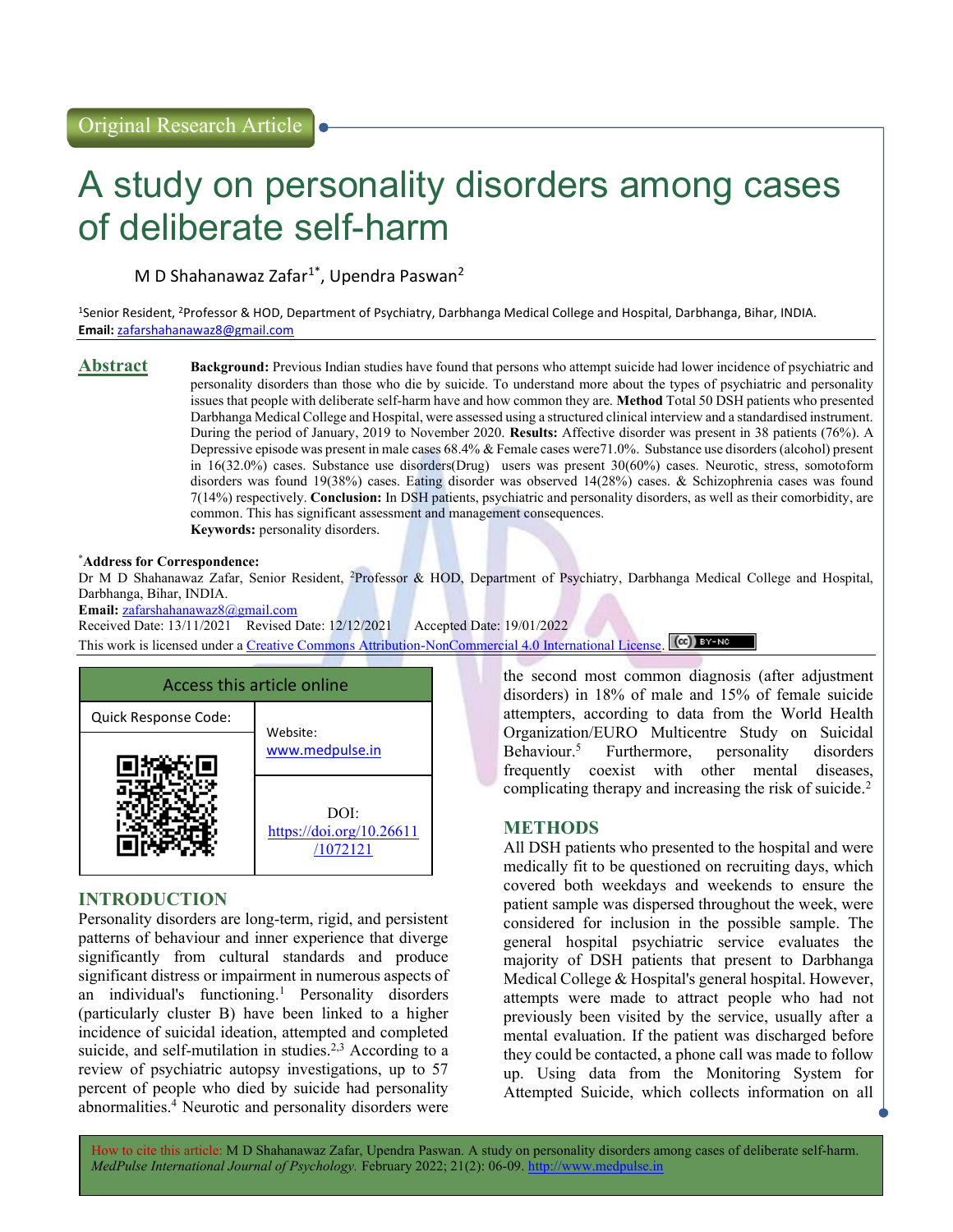DSH patients presenting at Darbhanga Medical College & hospital.

# Measurement of tools Interview Schedule

The WHO/Euro Multicentre Study on Parasuicide<sup>[6]</sup> was utilised to administer the programme. The following topics of inquiry are included in the schedule: demographics, present and previous DSH episodes, life events, social support, interaction with health experts, and physical and mental health.

#### Personality Assessment Schedule:

Tyrer and colleagues used the self-report version of the Personality Assessment Schedule (PAS),<sup>9</sup> which was modified according to ICD-10 criteria. Tyrer et al method's was used to categorise the ratings within each personality area, with a rating of seven or more indicating personality disorder and a rating of 4-6 trait accentuation. At the follow-up interview, the PAS was completed (see below). This enabled us to examine personality at a time

when psychiatric disorders were less likely to be present. [10]

### ICD-10 Diagnostic Schedule:

The duration and nature of current and prior psychiatric symptoms were recorded using a systematic interview schedule established by our group and based only on ICD-10 research diagnostic criteria [7,8] The diagnosis was based on the patient's self-report of symptoms in the weeks leading up to the DSH index episode, as well as the patient's behaviour during the interview. Patients were asked screening questions for each condition group. When one or more of the screening questions were answered affirmatively, the entire set of research criteria for the specific diagnosis as indicated in ICD-10 was presented. The research interviewers were taught by a physician psychiatric researcher with extensive experience in diagnostic interviewing, as well as another researcher with similar experience.

# RESULTS

| <b>Variable</b>                                                |                  | <b>Frequency</b> | Percentage |
|----------------------------------------------------------------|------------------|------------------|------------|
|                                                                | $20-30$ years    | 29               | 58.0       |
|                                                                | 31-40 years      | 11               | 22.0       |
| Age                                                            | 41-50 years      | 06               | 12.0       |
|                                                                | >50 years        | 04               | 08.0       |
| Sex                                                            | Male             | 19               | 38.0       |
|                                                                | Female           | 31               | 62.0       |
|                                                                | Employed         | 10               | 20.0       |
|                                                                | Unemployed       | 06               | 12.0       |
| <b>Employment status</b>                                       | House wife       | 16               | 32.0       |
|                                                                | Student          | 06               | 12.0       |
|                                                                | Unskilled worker | 12               | 24.0       |
| Method of deliberate self harm                                 | Self poising     | 42               | 84.0       |
|                                                                | Self injury      | 08               | 16.0       |
|                                                                | Yes              | 27               | 54.0       |
| Previously deliberate self harm                                | No               | 23               | 46.0       |
|                                                                | <b>Yes</b>       | 18               | 35.0       |
| Previous psychiatric treatment at time of deliberate self harm | No               | 32               | 64.0       |

Total 50 patients including in the study, Maximum no of the patients were belongs to 20-30 years of age group, i.e. 29(58.0%). Next commonest age group was 31-40 years, patients consisted 11(22.0%). Female cases were predominately higher than male cases,

| Table 2: Psychiatric disorder according to ICD10 |                              |              |            |                |            |  |  |  |
|--------------------------------------------------|------------------------------|--------------|------------|----------------|------------|--|--|--|
| <b>Psychiatric disorder</b>                      |                              | $Male(n=19)$ |            | $Female(n=31)$ |            |  |  |  |
|                                                  |                              | <b>No</b>    | Percentage | No             | Percentage |  |  |  |
| Affective disorders (n=38)                       | Bipolar(F-31)                | 0            | 0          |                | 6.5        |  |  |  |
|                                                  | Depressive episode(F32)      | 13           | 68.4       | 22             | 71.0       |  |  |  |
|                                                  | Dysthymia(F34)               | 0            | 0          |                | 3.22       |  |  |  |
| Substance use disorders                          | Alcohol harmful use(F10.1)   |              | 21.0       |                | 6.5        |  |  |  |
| $(alcbol)(n=16)$                                 | Alcohol dependence((F10.2)   | 8            | 42.1       |                | 6.5        |  |  |  |
| Substance use                                    | Drug harmful use(F11.1-19.1) |              | 21.1       | 9              | 29.0       |  |  |  |
| $disorders(Drug)(n=30)$                          |                              |              |            |                |            |  |  |  |
|                                                  | Drug Dependence((F11.2-19.2) |              | 26.3       | 12             | 38.7       |  |  |  |
|                                                  | Anxiety disorder (F40-41)    |              | 15.7       | 10             | 32.2       |  |  |  |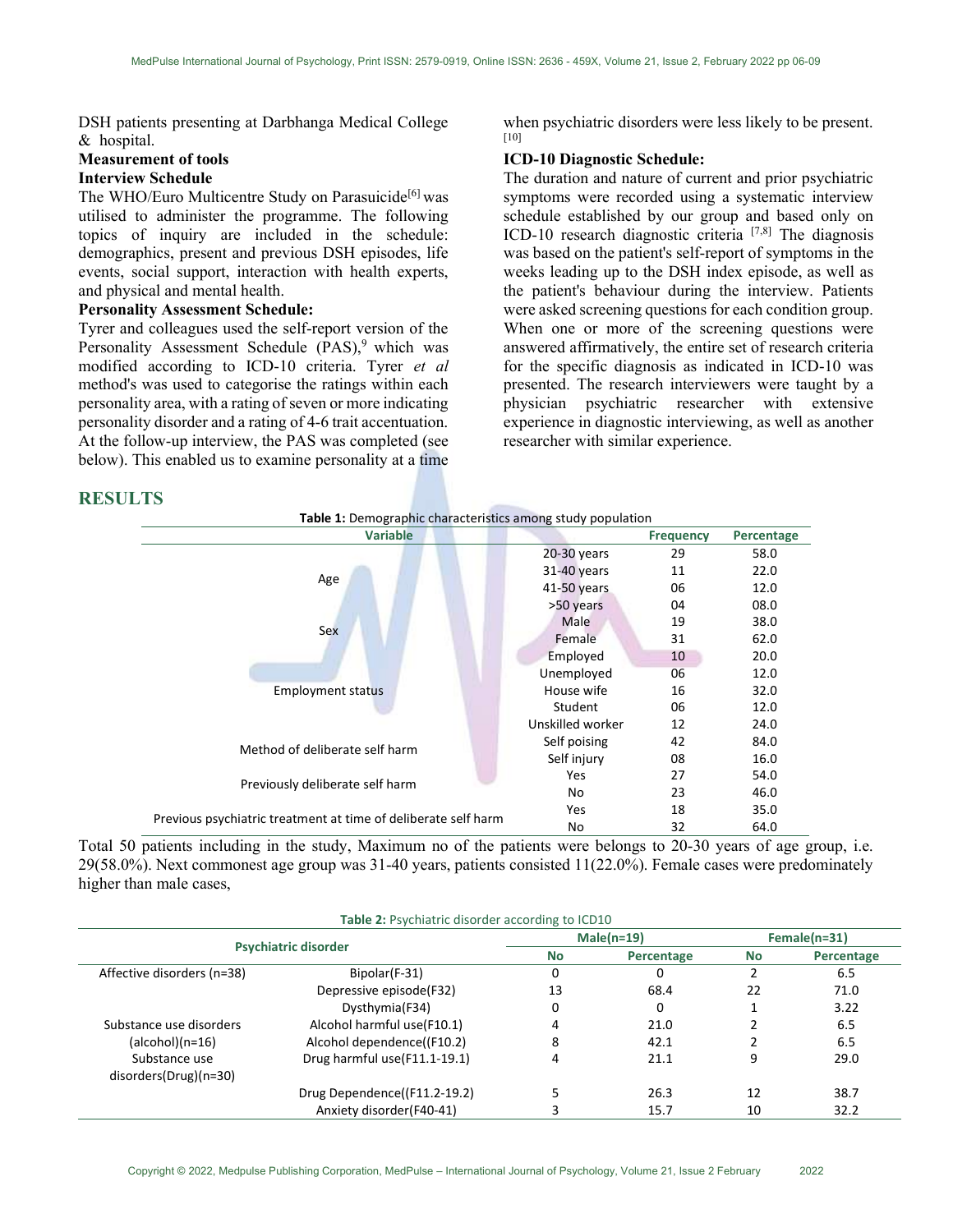| Neurotic, stress, somotoform<br>disorders(n=19) | Obsessive compulsive disorder(F42)     | 10.5 |   | 3.2  |  |
|-------------------------------------------------|----------------------------------------|------|---|------|--|
|                                                 | Stress disorder((F34.1)                |      |   | 12.9 |  |
|                                                 | Adjustment Disorder((F43.2)            |      |   | 12.9 |  |
|                                                 | Dissociative disorder((F44)            | 10.5 |   | 0    |  |
|                                                 | Somotoform disorder(F45)               | 5.3  |   | 16.1 |  |
| Eating disorder $(n=14)$                        | Anorexia nervosa(F50.0-50.1)           |      |   | 6.5  |  |
|                                                 | Bulimia nervosa((50.2-50.3)            | 10.5 | 6 | 19.4 |  |
|                                                 | Unspecified eating disorder(F50.8-     |      |   | 12.9 |  |
| Schizophrenia(n=7)                              | 50.9                                   |      |   |      |  |
|                                                 | Paranoid schizophrenia((F20.0)         | 5.3  |   | 3.2  |  |
|                                                 | Schizoaffective depressive type(F25.1) |      |   | 12.9 |  |
|                                                 | Other nonorganic psychoses(F28.0)      | 5.3  |   | 0    |  |
|                                                 |                                        |      |   |      |  |

Affective disorder was present in 38 patients (76%). A Depressive episode was present in male cases 68.4% & Female cases were71.0%. Substance use disorders (alcohol) present in 16(32.0%) cases. Substance use disorders(Drug) users was present 30(60%) cases. Neurotic, stress, somotoform disorders was found 19(38%) cases. Eating disorder was observed 14(28%) cases. & Schizophrenia cases was found 7(14%) respectively.

### DISCUSSION

We discovered a high prevalence of both psychiatric (84.0 percent) and personality (41.2 percent) disorders in a representative sample of DSH patients presenting to a general hospital in Darbhanga Medical College, with the most common psychiatric disorders being depression, substance use, and anxiety disorders.

The rates of psychiatric disorder discovered in this study are significantly greater than those reported in prior UK studies that employed systematic screening tools.[11] The rates and profile of psychiatric disorders in this study are more similar to those reported in UK studies of completed suicides.<sup>12</sup> One possible explanation for the disparity between the findings of this study and those from the 1970s is a change in the DSH population's characteristics over time. It is also likely that the implementation of a standardised diagnostic routine led to the over-diagnosis of mental diseases among susceptible people. However, given the level of reported historical psychiatric disease, such an effect, if present, would be minor. Suominen et  $al<sup>13</sup>$ . also reported discrepancies between the frequency of psychiatric diagnoses in DSH patients based on research interviews and those made in routine clinical consultations. In comparison to usual consultations, they discovered considerably greater incidence of depression, alcohol dependence/abuse, and comorbidity of psychiatric diseases following research interviews. They came to the conclusion that this discovery had significant consequences for clinical practise. Furthermore, recent studies from other countries have found comparable rates

of psychiatric disorders in DSH patients to those found in this study, Barnes, and KennedyEnnis et al, 1989, 85 percent ; Suominen, Henriksson, and SuokasSuominen et al, 1996, 98 percent Nearly half of our sample had several psychiatric diseases, which is consistent with the findings of Suominen et al.,<sup>13</sup>

The number of DSH patients having a personality disorder in this study (45.9 percent) is comparable to that discovered in previous investigations by Ferreira de Castro, Cunha, and Pimenta (Ferreira de Castro et al, 1998, 50.6 percent).<sup>14</sup> In various investigations of DSH patients, borderline personality disorder was found to be the most common personality disorder.<sup>15</sup> Recurrent threats or acts of self-harm are one of its diagnostic features.

This study found no significant gender differences in the prevalence and severity of depressive disorders, the prevalence of anxiety disorders, or the frequency of psychiatric and/or personality disorder comorbidity. There were, however, significant gender disparities in prevalence of alcohol dependence or hazardous use, as well as eating disorders.<sup>16</sup>

#### **CONCLUSION**

Psychiatric and personality disorders, as well as their comorbidity, are common among DSH patients. This has substantial implications for assessment and management. The high rates of psychiatric morbidity discovered in this study imply that DSH patients' assessments should include comprehensive screening for psychiatric symptoms. This has ramifications for employee training. The high incidence of depressed symptoms and the huge number of patients with severe depressive episodes begs the question of whether affective disorders are underrecognized and under-treated in DSH patients. While psychosocial therapies are regarded to be appropriate for the majority of patients.